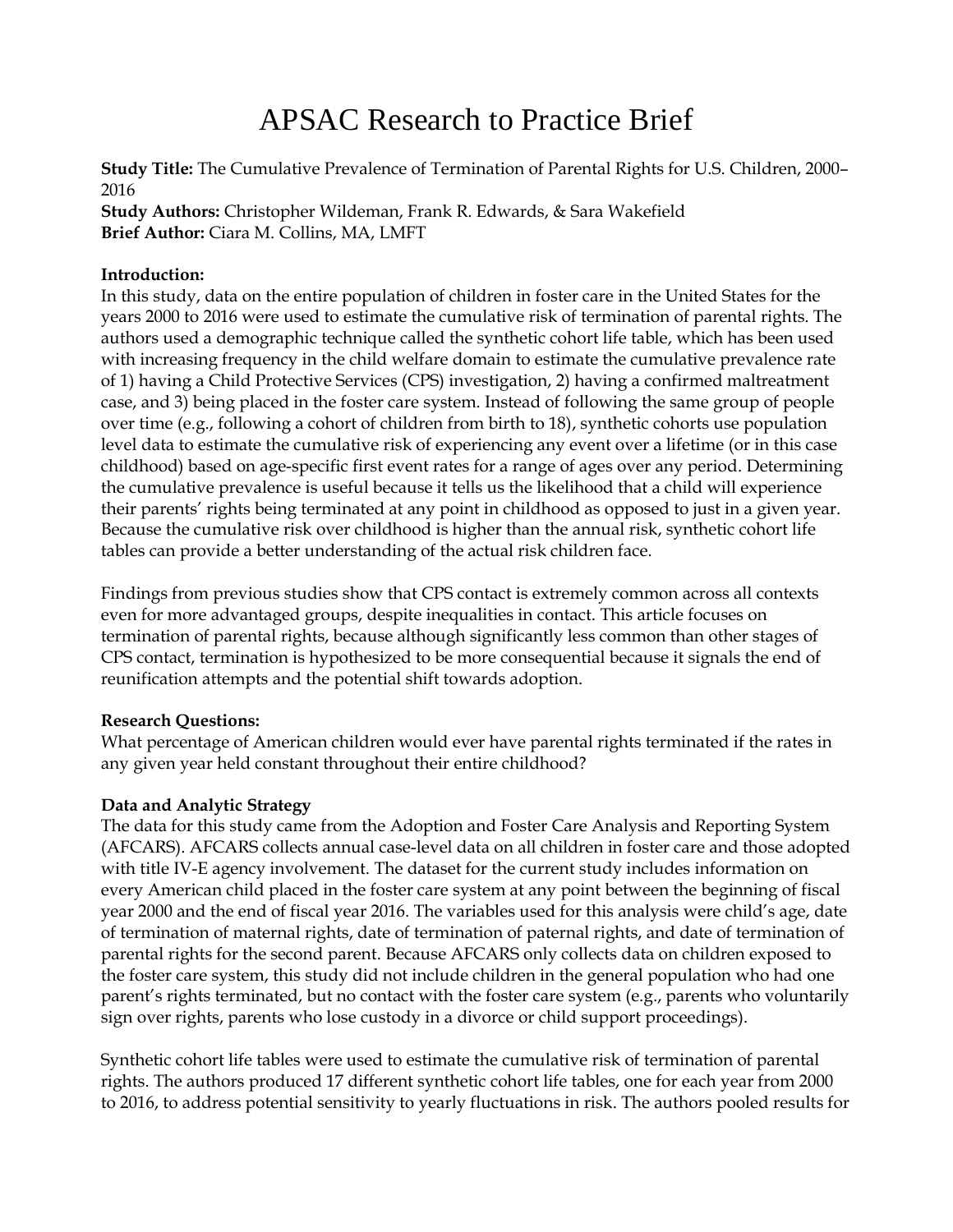all 17 years for state-level analyses and created a table showing reasonable lower and upper bounds to highlight sensitive estimates, as state year estimates for small population groups are likely to be unstable.

# **Findings:**

The first set of analyses computed the national estimates of the cumulative prevalence of termination of parental rights by age 18 for all American children and for five racial/ethnic groups (American Indian/Alaska Native, African American, Hispanic, White, and Asian American/Pacific Islander) for each year from 2000 to 2016. The cumulative prevalence of having parental rights terminated for all children was 0.7% in 2000 and 1.1% in 2016, a nearly 60% increase over the study period. While there were fluctuations from year to year, there was a steady increase from 2012 on. African American children had the highest risk in 2000 (1.9%), followed by American Indian/Alaska Native children (1.1%), Hispanic children (0.6%), and White children (0.5%). By 2016, American Indian/Alaska Native children had the highest risk (2.7%), followed by African American children (1.7%), White children (1%), Hispanic children (0.9%). Asian/Pacific Islander children had the lowest risk and remained fairly stable over time at 0.2%. African American children disproportionately experienced every stage of CPS contact (i.e., investigation, substantiation, placement, and termination) compared to White children (around 2x the rate of White children). American Indian/Alaska Native children were less likely to experience a CPS investigation than White children, but were 3x more likely to experience foster care placement and termination of parental rights.

The second set of analyses pooled age-specific risks of parental rights termination for all American children and the five racial/ethnic groups. Similar to the other stages of CPS contact, the risk of termination of parental rights was highest in the first year of life (0.2% of all children in the United States). The risk was higher for children from minority groups, particularly American Indian/Alaska Native children who were twice as likely to have their parents' rights terminated in their first year of life than Asian/Pacific Islander children were over their entire childhoods. Similarly, American Indian/Alaska Native children were half as likely to have their parents' rights terminated in the first year of life as White and Hispanic children were over their entire childhoods.

The third set of analyses pooled state-level estimates of the cumulative prevalence of termination of parental rights by age 18 for all American children and the five racial/ethnic groups, as well as racial and ethnic inequalities in the cumulative prevalence of termination of parental rights. The cumulative probability of experiencing the termination of parental rights varies greatly across states and by race/ethnicity. The states with the overall greatest risk are Alaska (2.1%), West Virginia (2.1%), and Oklahoma (2%), while the state with the lowest risk is Maryland (0.3%). Thus, children in states with the highest risk are 6-7 times more likely to experience termination of parental rights than children in states with the lowest risk. Southeast states as a region had the lowest risk of termination of parental rights with no state over 1%.

State variation in risk is the highest for American Indian/Alaska Native children. American Indian/Alaska Native children in states with the highest risk are 30 times more likely to experience termination of parental rights than American Indian/Alaska Native children in states with the lowest risk. The variation of risk is similar for African American children; however, there is a smaller range between the highest- and lowest-risk states compared to American Indian/Alaska Native children.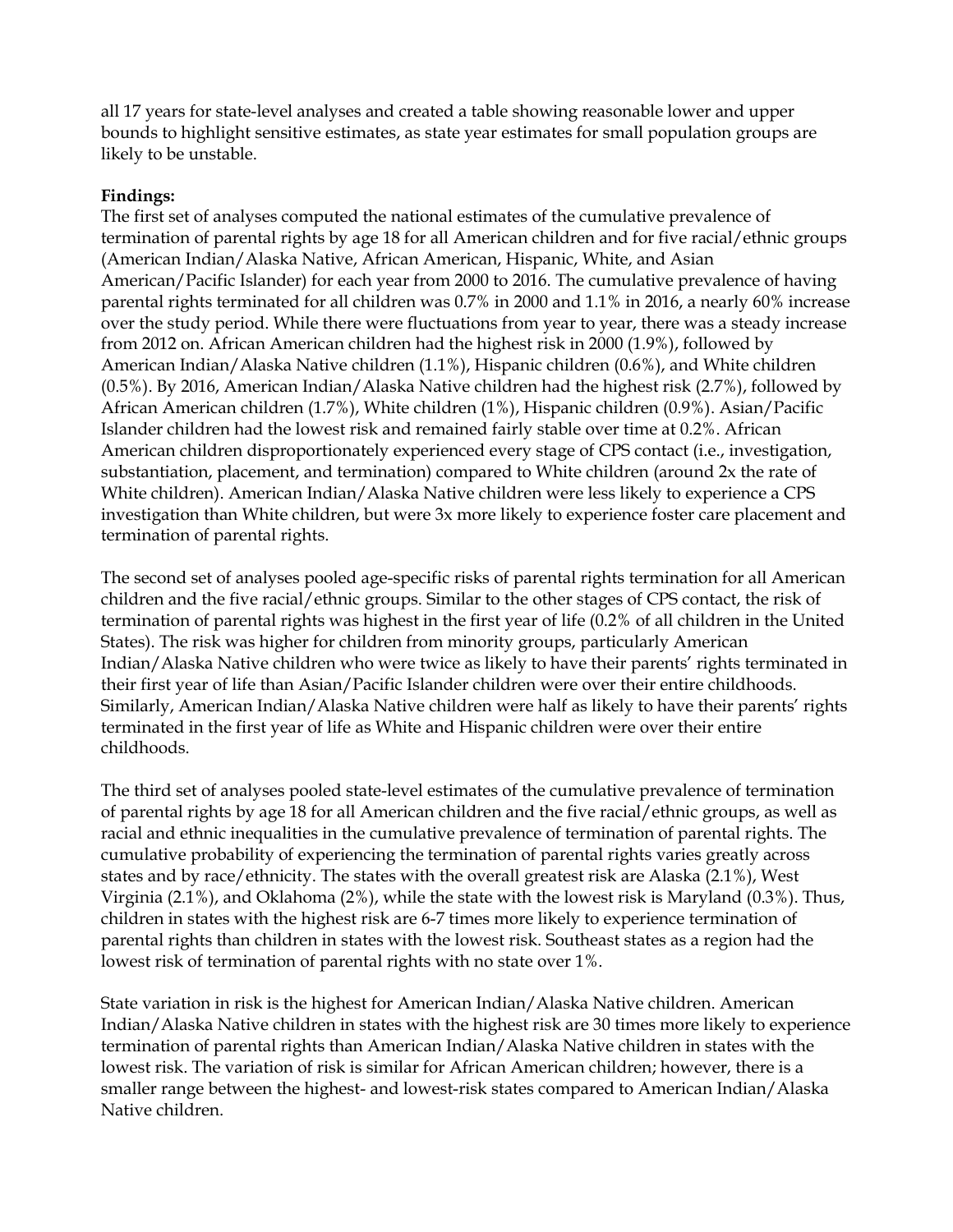In all but two states (Tennessee and Vermont), African American children were at higher risk than White children. Washington, D.C. showed the highest level of African American/White inequality in the nation with African American children being 28 times more likely to have their parents' rights terminated than White children. American Indian/Alaska Native children were at higher risk than White children in 28 states (in states with the greatest disparities, American Indian/Alaska Native children are 5x more likely than White children to have their parents' rights terminated). Inequalities for African American and American Indian/Alaska Native children were greatest in the Midwest and Mountain West, and lowest in the Southeast.

Asian/Pacific Islander and Hispanic children were at or below the risk faced by White children in nearly all states. Although a few states showed high rates of termination of parental rights for Hispanic children (e.g., Maine at 6.6%; Montana at 2.1%), the state rates of risk are generally low. There were very few states where White and Asian/Pacific Islander children experienced high cumulative risks, with no state showing risk above 2% for White children or above 1.6% for Asian/Pacific Islander children.

#### **Recommendations:**

The prevalence estimates in this study call for investigations of the causes and consequences of the increasing and disproportionate use of parental rights termination policies. Additionally, this study shows the importance of analyzing data by stage of CPS contact, especially regarding racial disparities since they vary greatly by race/ethnicity and stage. For example, American Indian/Alaska Native children were more likely to experience foster care placement and termination of parental rights than White or African American children, which is not the case for the CPS stages of investigation and substantiation. Child welfare agencies do not often have the resources to explore the nuances of their data, such as differential outcomes by stage and race/ethnicity like in this study. Agencies also often hesitate to share data with external entities out of a fear of how poor outcomes will be interpreted. However, child welfare staff and families involved with the child welfare system are the best positioned to provide meaning to the findings and help identify the causes and consequences. Thus, future research in this area needs intentional and caring collaborations between researchers and child welfare agencies to identify nuanced outcomes, understand the causes and consequences, and create policies and practices that reduce negative outcomes and increase positive outcomes for children and families.

#### **Bottom Line:**

Parental rights termination (i.e., a parent's permanent loss of access to their children) is a common occurrence that warrants the attention of the entire social science research community. One percent of the entire population of children in the United States will experience the termination of their parents' rights by the time they turn 18, with American Indian/Alaska Native (3%) and African American (1.5%) children experiencing the highest risk. Risks are highest in the first few years of life and vary greatly by state and region of the United States. More research is needed to understand why these disparities exist across race/ethnicity, stage of CPS, and region of the U.S., as well as what methods (e.g., federal/state/local policy, child welfare agency policy, case worker training, etc.) will address these disparities.

**Citation:** Wildeman, C., Edwards, F. R., & Wakefield, S. (2020). The cumulative prevalence of termination of parental rights for U.S. children, 2000–2016. Child Maltreatment, 25(1), 32-42. https://journals.sagepub.com/doi/10.1177/1077559519848499